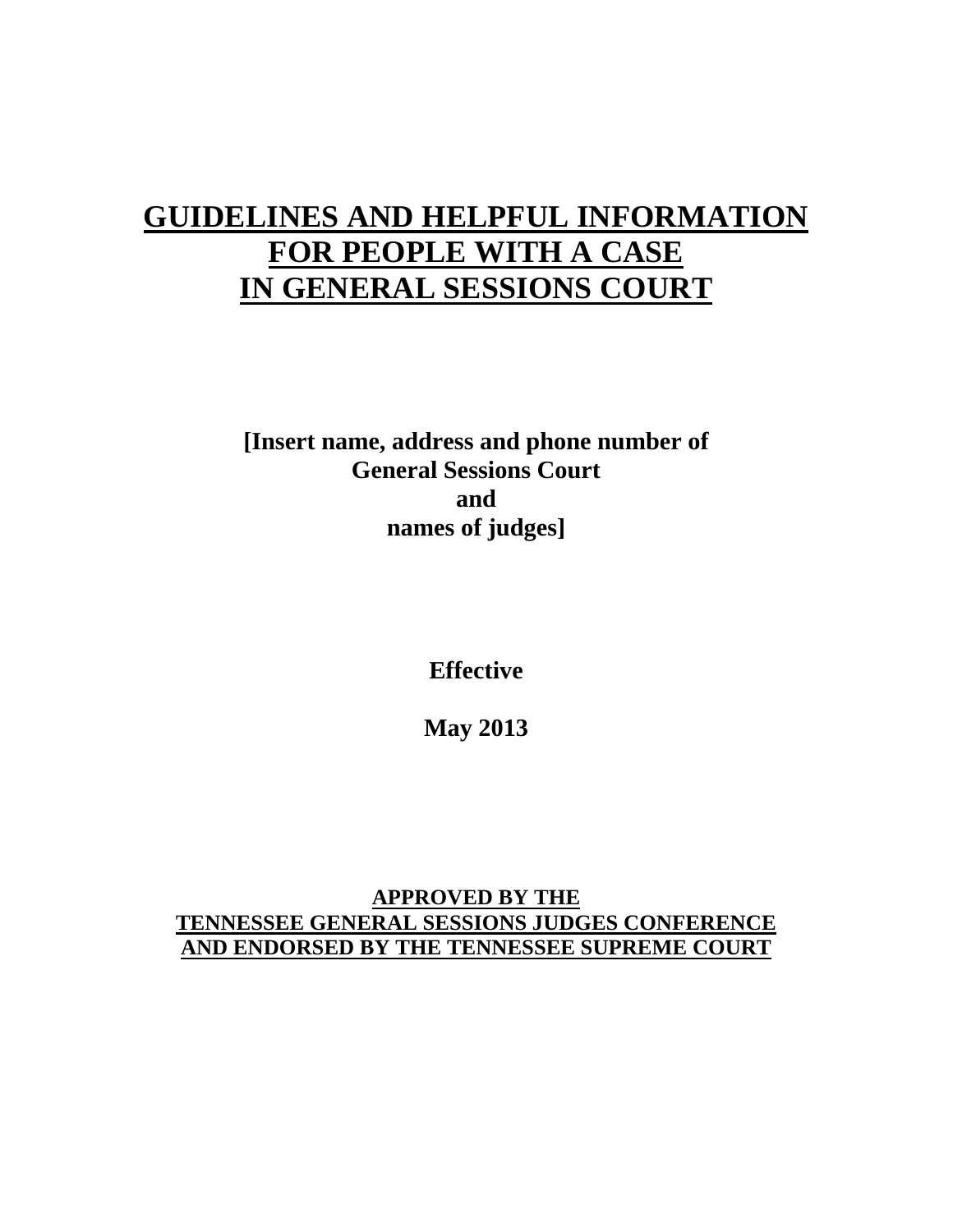# **GUIDELINES AND HELPFUL INFORMATION FOR PEOPLE WITH A CASE IN GENERAL SESSIONS COURT**

#### **What's Inside**

| <b>GUIDELINE 1. Read the Court Guidelines</b>    | Page 3 |
|--------------------------------------------------|--------|
| <b>GUIDELINE 2. It May Help to Have a Lawyer</b> | Page 3 |
| <b>GUIDELINE 3. Be Prepared for Court</b>        | Page 4 |
| <b>GUIDELINE 4. When You Go To Court</b>         | Page 4 |
| <b>GUIDELINE 5. Go to Court Early</b>            | Page 4 |
| <b>GUIDELINE 6. Understanding Words You Will</b> |        |
| <b>Hear In Court</b>                             | Page 5 |
| <b>GUIDELINE 7. Understanding What Happens</b>   |        |
| In Court                                         | Page 5 |
| <b>GUIDELINE 8. Information About Evidence</b>   | Page 7 |
| <b>GUIDELINE 9. Right to Appeal</b>              | Page 8 |

#### **Purpose of Guidelines**

The General Sessions Court for \_\_\_\_\_\_\_\_\_\_\_\_, Tennessee, adopts these guidelines to assist people who represent themselves in court and to help any and all lay people (non-lawyers) who wish to have more guidance on what will happen in court and how to be better prepared for court.

This court has been encouraged by the Tennessee Supreme Court's "Access to Justice Commission" to create guidelines assisting non-lawyers who have cases in court. This includes people who represent themselves and other lay people who may have lawyers but desire helpful information about appearing in court.

This court encourages parties to use a lawyer for help when possible. Lawyers have legal training and experience in appearing before a judge. You may be able to get free legal aid. You can seek free legal aid by calling  $\blacksquare$ 

#### **Why We Have Local Guidelines for Lay People (Non-Lawyers)**

Judges have a duty to seek justice in courts of law. Judges should make an honest and sincere effort to seek the right result. It is important for courts to be flexible when parties do not have lawyers. Self-represented parties may not have experience with formal court rules or customs. The ethical rules for judges allow judges to have guidelines which are friendly to selfrepresented parties and all lay people as long as the judges act with integrity, fairness, neutrality and impartiality at all times. The court will treat all parties and their attorneys with respect, and it is helpful if all parties and attorneys are respectful with each other and with the court.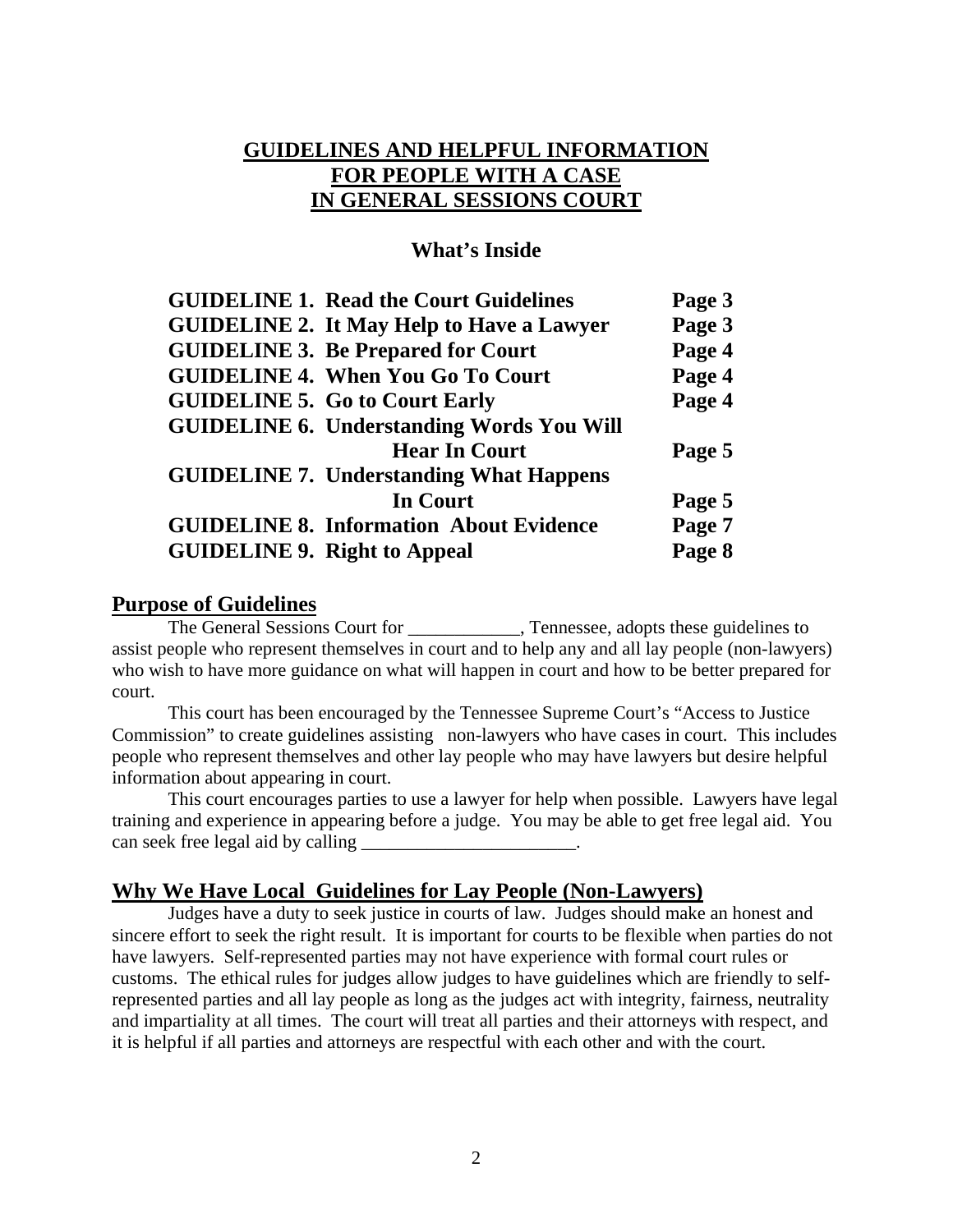### **GUIDELINE 1. Read the Court Guidelines.**

Each court of law has certain rules. You can get a copy of the local rules for General Sessions Court County at the General Sessions Clerk's office. You need to read the local rules and these guidelines which can help lead you through a case in court.

The guidelines in this document are especially for people who don't have a lawyer or who have a lawyer but desire more information about how the court works. These suggestions can be of help to you when you appear in court.

It is your job to know the rules for your case. If you don't follow the rules, your case can be thrown out.  $Qr$  it could cause you to lose the case.

#### **Important Information**

- You can't talk to the judge alone. The person on the other side of your case must be there, too. This means no calls, letters, emails or texts to the judge. No waiting around in public to try to talk to the judge. If you run into the judge outside court, don't say anything except a polite greeting as you would with anyone. This protects both sides. You know the judge only talks about your case when you are there.
- Show respect and be polite to everyone in the court building. No threats, cursing, yelling, arguing or screaming. Don't give anyone the finger or use other rude signs. If you do, you can go to jail or have to pay a fine. Tell your witnesses to follow these rules, too. If they don't, the judge may not believe their testimony. Turn off your cell phone while you are in court.
- All witnesses swear (or affirm) that they will tell the truth. Any person who tells a lie on purpose in court can be charged with a crime.
- It is important that you read all papers served on you very carefully. Follow any directions on your papers such as appearing in court on the date or dates given to you. If you don't understand the papers, get advice from an attorney (if possible) or contact the Court Clerk and point out any part you don't understand. The Clerk cannot give legal advice but may give helpful information.

You can get a copy of all the court rules from the Court Clerk's office, which is located at \_\_\_\_\_\_\_\_\_\_\_; phone #\_\_\_\_\_\_\_\_\_\_\_\_\_; website: \_\_\_\_\_\_\_\_\_\_. They also may have court forms you will need. Check with the Clerk to see if the clerk's office has forms for you to use. Fill out all of the papers provided to you.

The Clerk is not a lawyer and can give you information and forms but not legal advice (that is tell you what to do). Nothing the Clerk tells you is legal advice.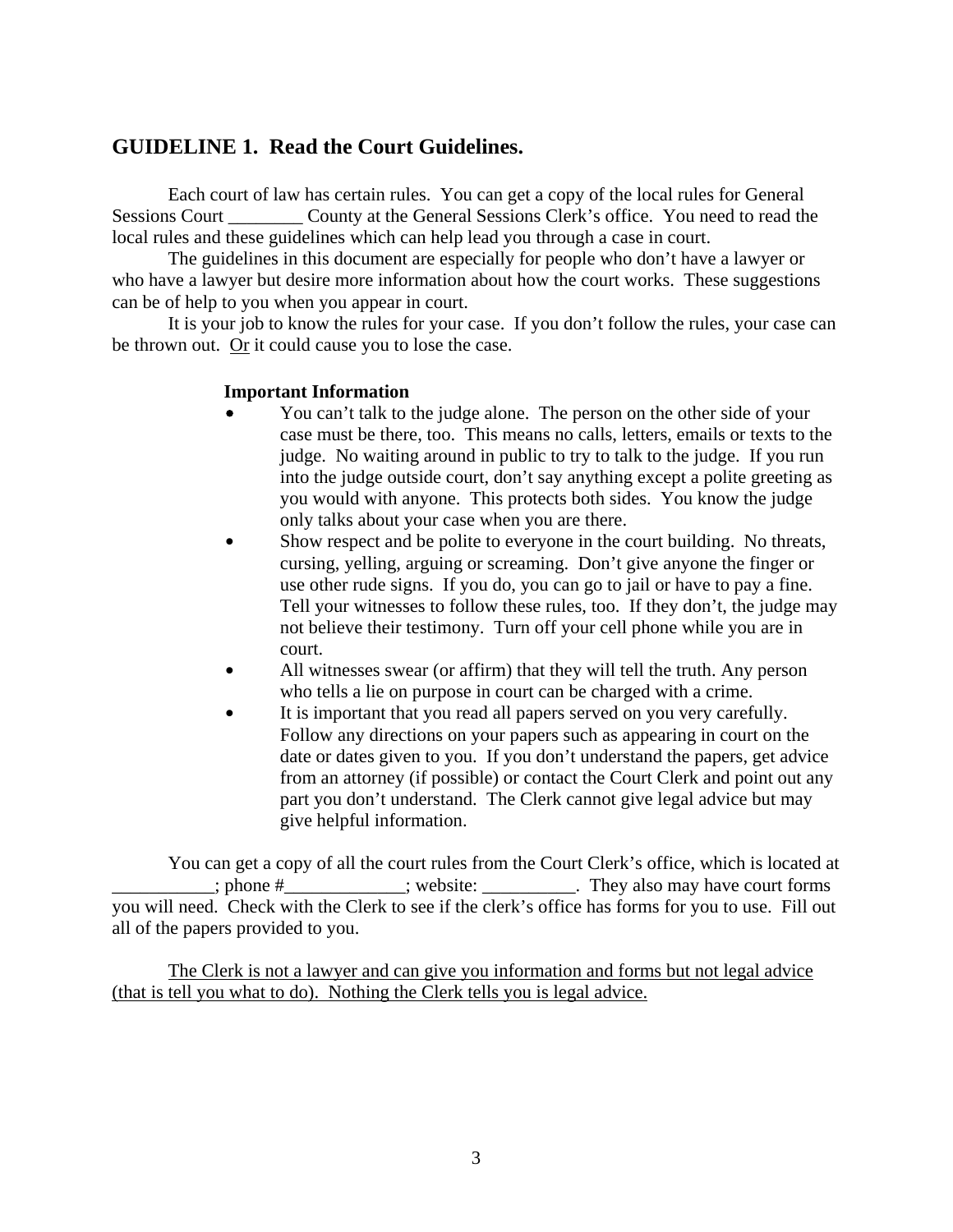#### **GUIDELINE 2. It May Help to Have a Lawyer**

Lawyers are trained in the law and know the court rules. This can make a big difference in your case. If you want a lawyer but can't pay, you may be able to get one for free. Check with Legal Aid or Legal Services. Or call the local lawyer group called a "bar association." The clerk can give you information about how to contact the \_\_\_\_\_\_\_\_\_\_\_\_\_ County Bar Association.

If you don't have a lawyer, you can speak for yourself in court. If you show respect and are polite, the judge will do the same for you. The judge will follow the law and be fair to everyone. But you must follow the same rules that lawyers follow in court.

#### **GUIDELINE 3. Be Prepared for Court**

**When you come to court for your trial or hearing, bring all your witnesses and all your proof**. Bring any papers, documents, pictures or other items of proof. The court calls these exhibits. **You have to show the other side all your proof that you intend to use before the trial begins on the date of the trial.** They must show you all their proof, too.

Proof can be:

- Pictures or videos
- Any papers like leases, contracts, estimates or other written papers
- Drawings
- Any proof you plan to use in court

**Seeing the proof ahead of time saves time in court.** The judge does not want to waste time while you look at each other's proof. Showing proof to each other before court gives you a chance to see what proof the other side will use.

Bring the original of your proof for the court to see. Bring a copy for yourself and enough copies for the other side.

# **GUIDELINE 4. When You Go To Court**

When you come to court, try to dress and act in a nice and pleasant manner. A helpful tip is to dress and act in a manner like you would for an important job interview. Being in court is about showing respect to everyone and having a fair trial.

The courtroom is divided into two (2) main parts. The part right in front of the judge is called "the bar." It is for people whose case is being heard, for their lawyers and for witnesses. People who work for the court are there, too. You only go in this part when the judge calls you up for your case. Everyone else sits in the back of the court. Sit quietly until you are called up for your case.

Be on your best behavior while in the court building. (Remember: Like an important job interview.) No cursing, yelling, name calling or being rude. Don't act out, make noises or threats or talk loud. Turn off your cell phone. Don't hang around outside the courtroom or in the hall unless you are waiting quietly for a case. Be polite to everyone even if you don't agree with what they say. Do what the judge tells you.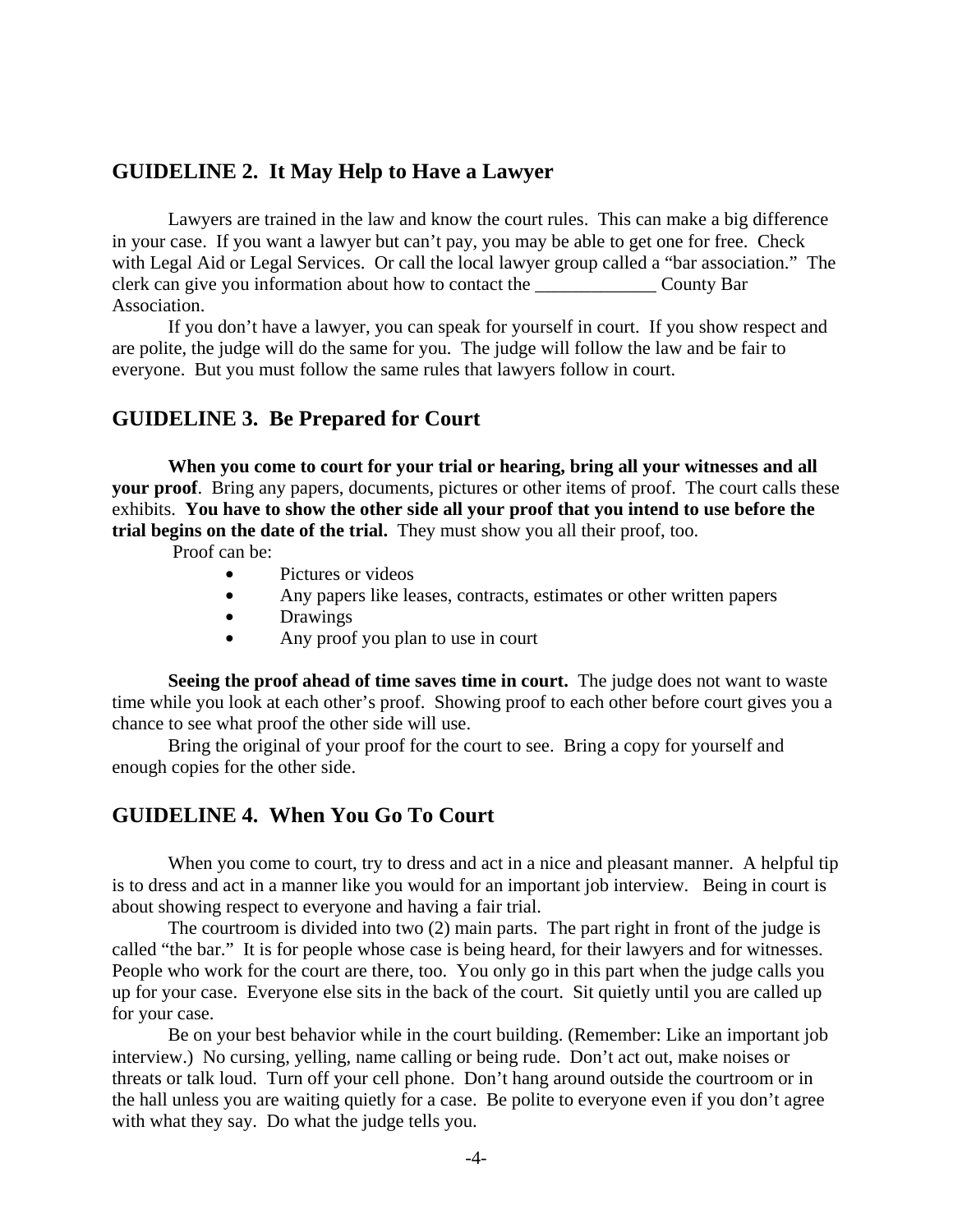During your case, stand up when you talk to the judge. Stand up when you question a witness or object to something. Standing up shows respect and helps the judge hear you.

# **GUIDELINE 5. Go to Court Early**

Be at court at least 15 minutes early.

Allow extra time to park, get through security and find the court room. When court starts, the judge or clerk will read a list of the cases the judge will hear. This is the docket call. When your name is called raise your hand and say "here."

**IMPORTANT!** The defendant is the person who was sued. If you are the defendant and don't show up, you lose the case. This is called a default judgment.

**IMPORTANT!** The plaintiff is the person who filed the lawsuit. If you are the plaintiff, your case can be dropped if you aren't there. This is called a dismissal.

**IMPORTANT!** If there is an emergency and you can't come to court, call the Court Clerk's office. (Phone:  $\Box$ ) Tell one of the clerks about your problem and ask who you need to talk to. Tell that person why you can't come. Give that person a phone number where you can be reached. It is always up to the judge to decide whether the case should be reset.

**REMEMBER**: If you fail to show up to court on time, you will probably lose your case by a default or dismissal. Your court date is an important date, so be on time!

# **GUIDELINE 6. Understanding Words You Will Hear in Court**

This court will try not to use very many legal words. We want to make sure everyone knows what is being said. But you will need to know these legal words.

- Plaintiff- the person or company who first filed the lawsuit
- $\bullet$ Defendant-the person or company who is being sued
- $\bullet$ Cause of Action -what kind of case it is. Examples: Contract disagreement, landlord/renter problems, automobile accident, etc.
- $\bullet$ Default Judgment-This is what the judge does if the defendant doesn't show up for court. It means the defendant lost the case and may well have to pay or do what the other side has asked.
- $\bullet$ Dismissal-This is what the judge does if the plaintiff doesn't show up for court. It means the case is over, and the plaintiff has lost.
- $\bullet$ Docket Call-The list of cases the judge will hear that day (usually done at the beginning of the court session)..
- $\bullet$ Hearsay-When a witness is repeating what someone else said. Witnesses can only testify about what they know for themselves. There are exceptions to this rule, so ask the judge if you have questions about proof you wish to place into evidence.
- $\bullet$ Exhibits-Proof like papers, videos, tape recordings, photos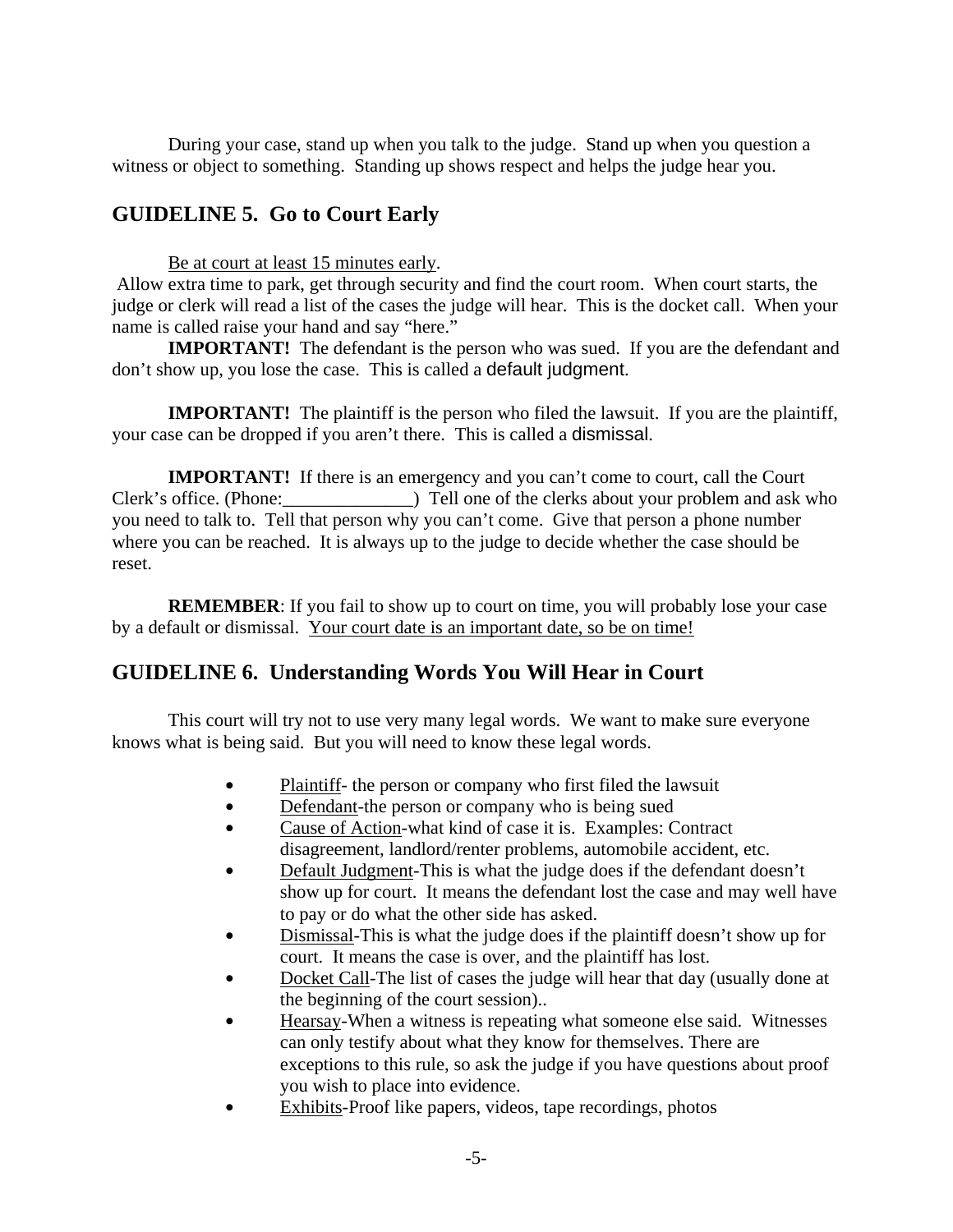Continuance-When the judge gives you more time before the trial starts and reschedules all or part of the trial.

# **GUIDELINE 7. Understanding What Happens in Court**

(A) Docket Call. When court starts, the judge or clerk will read a list of the cases the judge will hear. This is the docket call. You need to be there before it starts. When your name is called raise your hand and say "here." The judge can find out if any cases have been settled. The judge can give more time for some cases if it is needed (continuance). Some cases will be dismissed if the plaintiff is not there. Some defendants will lose their case because they are not there. The judge can see how many cases are left and get an idea about how long it will take to hear the cases.

(B) Try to settle the case before trial*.* Talk to the person on the other side or his/her attorney and see if you can agree. In many courts, you can try to settle until the trial starts. Try to settle before the docket call. If you are close to agreeing to settle the case when the docket is called, tell the judge. Some judges will give you more time to try and to settle. It is up to the judge if you get more time or not.

(C) Trial or hearing*.* The judge will hear the cases one at a time. Make sure you are there and ready when your name is called.

#### **When your trial starts:**

I. Opening Statement. Each side can give a short talk. Say what you expect to prove. This helps the judge know what your case is about. An opening statement must be very brief.

II. Plaintiff's proof. The plaintiff is the person who filed the lawsuit. If you are the plaintiff, you show your proof first. You must prove you should win. That means that you prove that you have stronger evidence or proof than the other side. It is not based on greater number of witnesses or number of papers or exhibits but is based on who has the most convincing overall proof. For instance, looking at the scales of justice, the plaintiff must show the evidence tilts the scales in his or her favor.

You call each of your witnesses to the witness stand. After each witness testifies, the other side can ask questions. This is called cross-examination. After you have given all your proof, you "rest" your case. This means you have shown all your proof and witnesses.

III. Defendant's proof. If you are the person who was sued, you are the defendant. After the plaintiff rests his/her case, then you show your proof. You call each of your witnesses. After each witness testifies, the other side can ask questions about what each witness said. After you have given all your proof, you "rest" your case. This means you have shown all your proof and witnesses.

IV. One last chance to prove the other side wrong. Both sides rest their case. The plaintiff may think the defendant's proof or witnesses were wrong. The plaintiff can bring in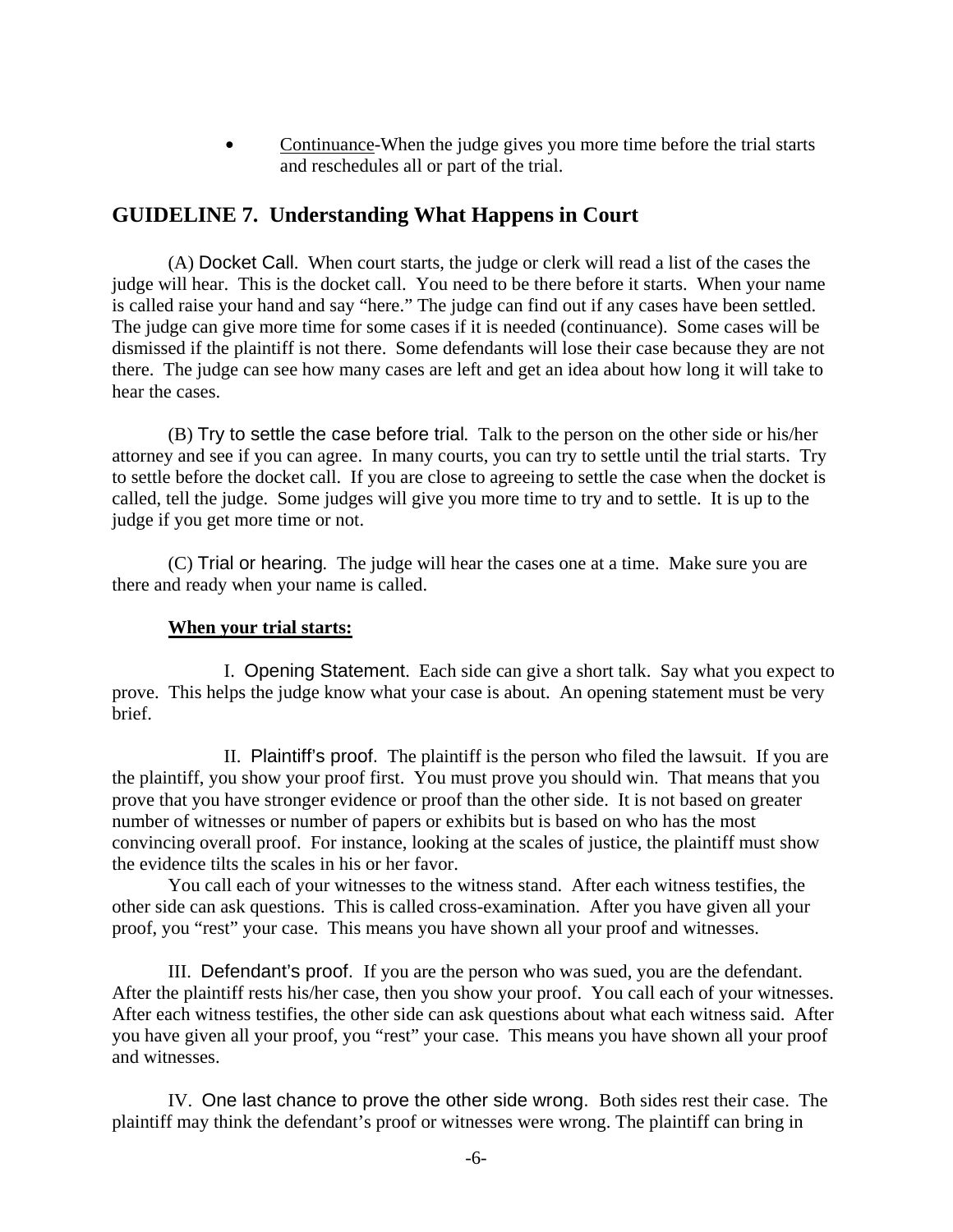witnesses to testify about this. These are called rebuttal witnesses. These witnesses may have already testified once, but now will address things the other side brought up. When they are done, the defendant can ask these witnesses questions. The defendant may then be allowed by the judge to "rebut" the new proof by testifying again or by testimony of other witnesses.

V. Closing. Each side gets a chance to state the high points of their proof and testimonies. Keep it short and on the main points of your proof. Some judges may put a time limit on how long you can talk. It is up to the judge.

VI. The judge decides who won. The judge will say which side won the case. No matter if you win or lose, keep your cool and be quiet. Be polite to the judge and the other side. No cursing, yelling, arguing or name-calling. If you have a question for the judge, tell the judge you have a question. The judge will tell you if you can ask the question then or if you need to talk to the clerk of the court.

# **GUIDELINE 8. Information About Evidence**

There are rules about the proof/evidence you can use. The rules make sure witnesses know for themselves what they are talking about. The rules try to make sure questions are about the case before the court and that questions do not improperly suggest an answer.

A few rules of evidence are as follows:

(a) Hearsay evidence. One of the rules says you can't use hearsay testimony. Hearsay is when you say what you heard from someone else. Most of the time, you can only testify about what you yourself know. You can't testify about what someone else knows. Example: You want to use a mechanic's repair estimate as proof. You must have the mechanic testify about the estimate. If the mechanic isn't there, you can't use the estimate as proof. The reason for this rule is to give both sides a chance to question the witness. The mechanic is the only one who can answer questions about his estimate.

If you use any written proof, the person who wrote it should be present in court. If that person is not in court, most of the time you can't use the proof. Make sure you have witnesses who know about your case or proof for themselves.

(b) How to question witnesses. There is a rule about how you can question your own witnesses. You can't ask questions in a way that says or suggests what the answer should be. This is called a leading question. Example: "Isn't it true that Mr. Green (the other party) said the accident was his fault?" This is a leading question and you can't use it with your own witnesses. But you can ask a leading question of the other side's witnesses.

(c) Proof must be important to the case (relevant). Your proof and witnesses must help prove your case. You can't use proof just to embarrass or make the other side look bad. The judge can stop a witness or keep out proof that isn't about the case. The judge will say it is inadmissible. That means you can't use that proof.

(d) Proof must be real (authentic). You must show that papers, tapes, pictures or videos you use as proof are real (what you say they are). This means having a witness who